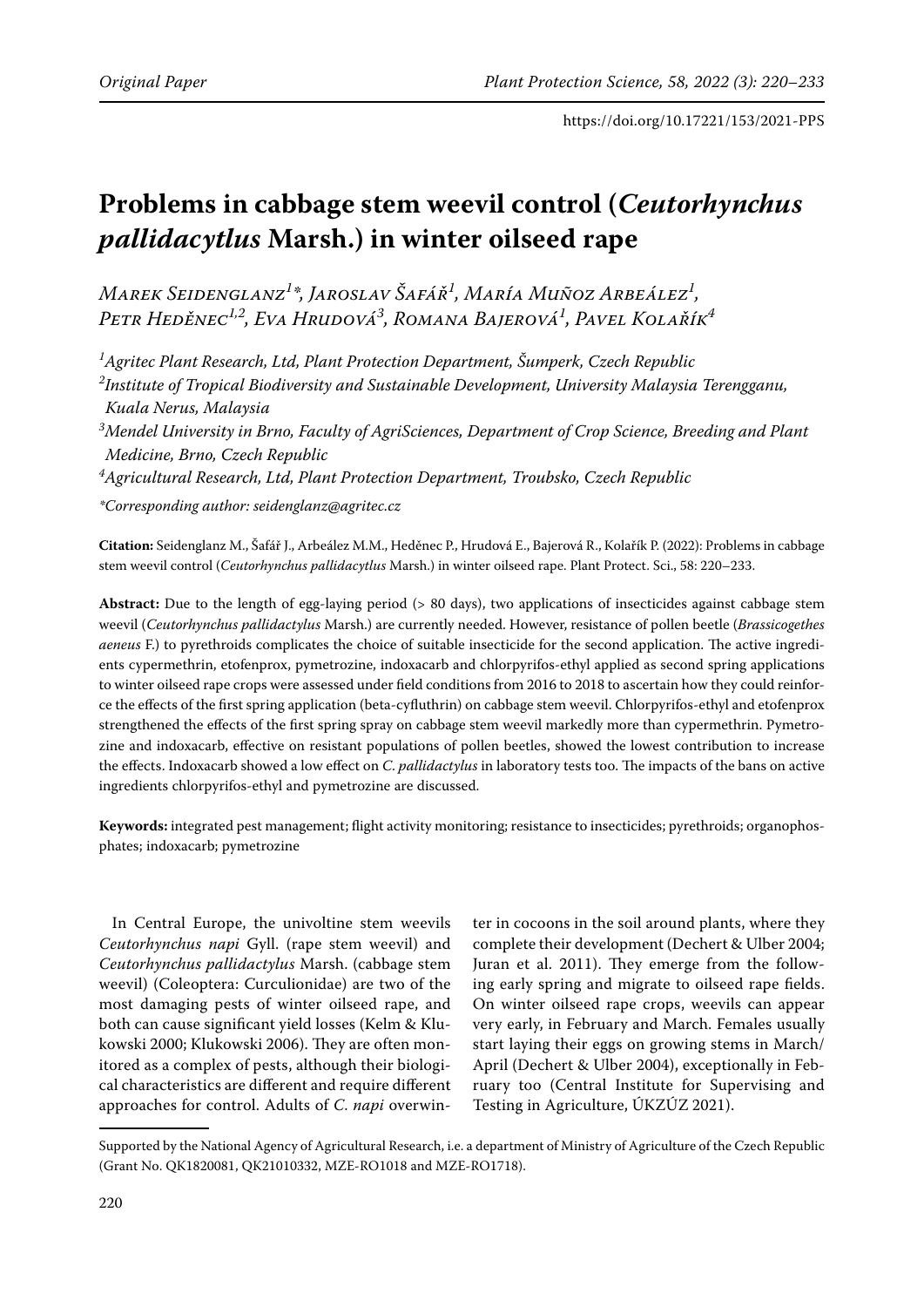Adults of *C*. *pallidactylus* emerge from the soil gradually as the oilseed rape ripens and overwinter in shallow layers of soil or under leaves and other plant remains at places which surround fields and pastures (field banks, margins of field tracks, wood margins). Oviposition begins later than at *C*. *napi* and most females usually lay their eggs during April and often in May and June (Büchs 1998; Dechert & Ulber 2004; Juran et al. 2011). The reason for the delayed start of oviposition of *C*. *pallidactylus* (in comparison to *C*. *napi*) is the difference in progress of the male and female's migrations to crops from hibernating sites. The proportion of females was found to increase gradually in yellow water traps during the monitoring of flight activity in winter oilseed rape, so the ratio of males to females present in crops equals out substantially later in *C*. *pallidactylus* populations than in the case of *C*. *napi*. This results in a delayed start of mating, oviposition period and a shift of its peak to later dates (later growth stages of the crop) for *C*. *pallidactylus* (Büchs 1998).

In general, the larvae of both stem mining weevils damage plants in terms of their stability, nutrient supply and forming of pods (Büchs 1998; Dechert & Ulber 2004; Juran et al. 2011). Damage to stems induced by *C*. *pallidactylus* larvae also facilitates infestation by the fungal diseases, *Leptosphaeria maculans* Ces. & De Not. (*Phoma lingam*), *L. biglobosa* and *Botrytis cinerea* (Broschewitz et al. 1993; Šedivý & Kocourek 1994; Krause et al. 2006; Jedryczka et al. 2010). The egg deposition of *C*. *napi* females results (in some cases and seasons – not regularly) in twisting and splitting stem tissues, followed by distortion and disruption of growth (Juran et al. 2011). Both species can cause significant yield losses (Klukowski 2006; Juran et al. 2011).

In the Czech Republic a threshold of  $\geq$  9 adult individuals of *C*. *napi* and *C*. *pallidactylus* per yellow trap within three days is used as a common standard (Talich et al. 2013; Seidenglanz et al. 2018). However, the recommended control threshold for both species varies among European regions from four to 30 adult weevils per yellow water trap within three consecutive days (Juran et al. 2011; Eickermann et al. 2015). In Germany, the threshold is five *C*. *napi* and 15 *C*. *pallidactylus* per yellow water trap (with grid) within three days, in Austria and Luxembourg that is 10 adults per trap in three days (Alford 2008; Eickermann et al. 2020), in Croatia according to Juran et al. (2020) it is 10 adults

for *C*. *napi* and 20 adults for *C*. *pallidactylus*, and in Slovakia (Central Institute for Supervising and Testing in Agriculture, ÚKSÚP 2021) it is 4–6 adults per trap in three days for both species.

In central Europe farmers regularly apply three consecutive insecticidal sprays into oilseed rape every spring: the first one against stem weevils in March/April, and the second one primarily against pollen beetles (*Brassicogethes aeneus* F.) during the second half of April or at the beginning of May. The third insecticide is usually applied at the second half of the flowering stage (second half of May – beginning of June in the Czech Republic) targeted especially at pod midge (*Dasineura brassicae* Winnertz, 1853).

This paper is based on a hypothesis that the second spring application of insecticides primarily targeted to pollen beetle can substantially influence the final level of damage caused by *C*. *pallidactylus* and *C*. *napi* larvae in seasons where females of the weevils show a prolonged egg-laying period. It concentrates on the question of whether the insecticides suitable for application against pollen beetle (usually applied as a second spring spray in central Europe), i.e. insecticides presently (indoxacarb) or not long ago (pymetrozine, organophosphates) recommended for an anti-resistance strategy (Brandes et al. 2018), are more or less helpful in reducing the damage induced by stem weevil larvae, than the insecticides whose usage against pollen beetle is not more recommended due to the phenomenon of resistance (pyrethroids).

The main objectives were: (1) to identify if the second spring application regularly targeted at pollen beetles is also important for decreasing the damage caused by *C*. *pallidactylus* and *C*. *napi* larvae; (2) to determine if insecticides commonly applied as a second spring spray to winter oilseed rape differ substantially in contribution to cabbage stem weevil (and rape stem weevil) control; (3) to find out how the fact of pollen beetle's resistance to pyrethroids, which is widely spread in Europe (Zimmer & Nauen 2011; Heimbach & Müller 2013), and variability in susceptibility of *C*. *pallidactylus* (*C*. *napi*) to different types of insecticides complicate the choice of a suitable insecticide for the second spring application; (4) to analyse how the ban on organophosphates and pymetrozine affects the possibility of controlling cabbage stem (rape) weevil and pollen beetle in oilseed rape crops.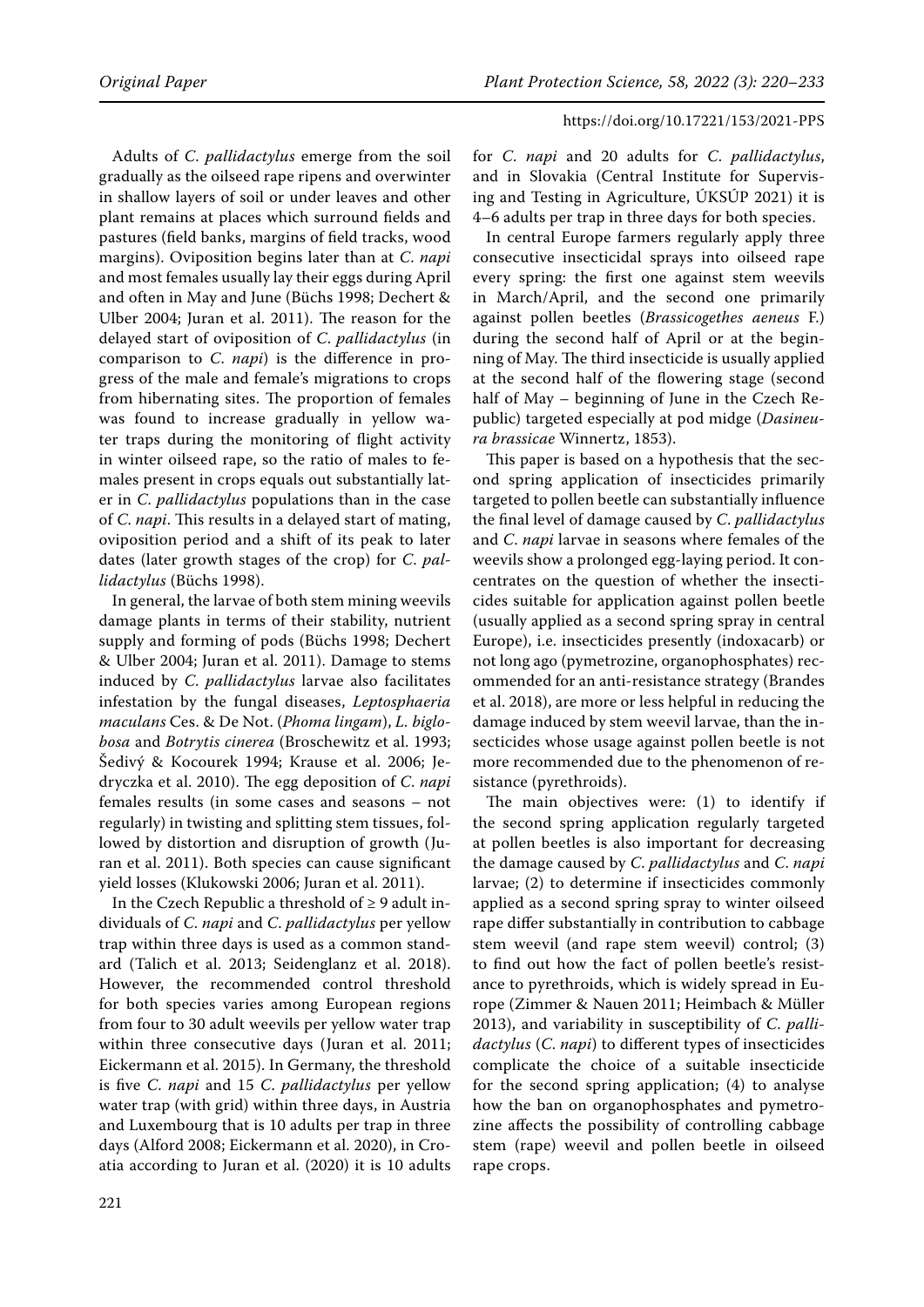## **Material and Methods**

**Small plot trials.** Small plot (25 m<sup>2</sup> per plot) trials containing 12 treatments in four repetitions were established in 2016, 2017, and 2018 (Table 1). In all three years, the trials were managed at fields not too distant from one another (max. 2 km) located nearby the town of Šumperk (north-eastern part of the Czech Republic, 49°58'02.4''N 16°58'40.0''E). The winter oilseed rape variety Orava was used. Three yellow water traps were distributed through the untreated crop immediately adjacent to the trial every year (untreated crop area:  $80 \text{ m} \times 80 \text{ m}$ ). The traps were placed on the crop in about mid-February (February 9, 2016; February 16, 2017; February 19, 2018) and emptied twice a week (3–4 days long periods between the assessments were kept) until the end of June. In all three years air temperatures (daily means, maximums, minimums in 2 m above ground), soil temperatures (daily means in 5 cm underground), and precipitation (daily sums) were measured with an automatic meteorological station. The meteorological station used is part of the Czech Hydrometeorological Institute station network (https://www.chmi.cz/files/portal/ docs/poboc/OS/stanice/ShowStations\_CZ.html) and it is located at Agritec Ltd, Šumperk, northeastern part of the Czech Republic (49°58'26.4''N 16°58'02.7''E). The distance between the localities where the field trials were founded, and the meteorological station position was no bigger than 2 km in any of the three years. All the stem weevil individuals caught in the traps were transferred to the laboratory. For each of the sampling dates, the number of adults of *C*. *pallidactylus* and *C*. *napi* (males and females counted separately for both species) was counted and expressed as a number per trap and three-day period. This data was used to record the total length of flight activity separately for *C*. *pallidactylus* and *C*. *napi*. That is the period between the date of the first record and the date of the last record of *C*. *pallidactylus*/*C*. *napi* adults in traps. Furthermore, for each of the sampling dates, the number of females (for both species separately again) with ripe eggs in ovaries (dissection and assessment of ovaries carried out in accordance with Büchs 1998 and Seidenglanz et al. 2009) was stated and expressed as a number per trap and three days. The female with ripe eggs in ovaries  $=$  female able to lay eggs. Based on this data, it was possible to estimate the total length of the egg-laying

period for both *C*. *pallidactylus* and *C*. *napi* (= period between the date of the first and the date of the last record of a female with ripe eggs in ovaries in traps), as the presence of such females in traps confirms their occurrence in crop too.

The insecticides used in the trial were applied on two different dates. The date for the first application (tr. 1–5, 11) was decided according to the total number (= *C*. *pallidactylus* + *C*. *napi*) of adults caught (expressed as average per one trap within three days) and the results of dissecting female weevils present in traps. In each of the three years the insecticide intended for the first spraying (Bulldock 25 EC) was applied after ≥ 9 adults of *C*. *pallidactylus* + *C*. *napi* per yellow trap within three days were recorded (= recommended control threshold for both species in CZ: Talich et al. 2013) and at the same time after the date when the first females with ripe eggs in ovaries were caught in the yellow water traps. Both preconditions had to be met for the insecticide application. Therefore, the trial application did not need to be made immediately after recording the threshold value  $(1<sup>st</sup>$  precondition for spraying), but with some delay after that, when the first females able to lay eggs were recorded in the yellow water traps  $(2<sup>nd</sup>$  precondition for spraying), (Table 2).

Furthermore, the abundance of pollen beetles on inflorescences was assessed. The monitoring was used for determination of the date of the second insecticide application. The beetles were counted in plots sprayed on the first date (tr. 1–5 and 11) and the monitoring started shortly after this application every year. The second sprays (tr. 1–10), were applied when the mean abundances of pollen beetles in the monitoring plots reached CZ thresholds [one or three adults per plant at BBCH 51–53 respectively BBCH 55–57(59), Table 2].

All trial applications were made with the usage of a self-propelled small plot sprayer Hege (operation pressure: 300 kPa, nozzle type: flat fan XR TEEJET, nozzle spacing: 30 cm, boom length: 3 m, application amount: 312.5 L/ha).

The levels of damage to plants caused by weevil larvae were assessed when the crop achieved green maturity stage (BBCH 74–76; June 14, 2016; June 9, 2017; June 11, 2018). Twenty plants from each plot (= 80 per treatment) were randomly selected and for each of them the total length of feeding tubes inside the stem caused by weevil larvae was measured (= the length of injured part of the stem).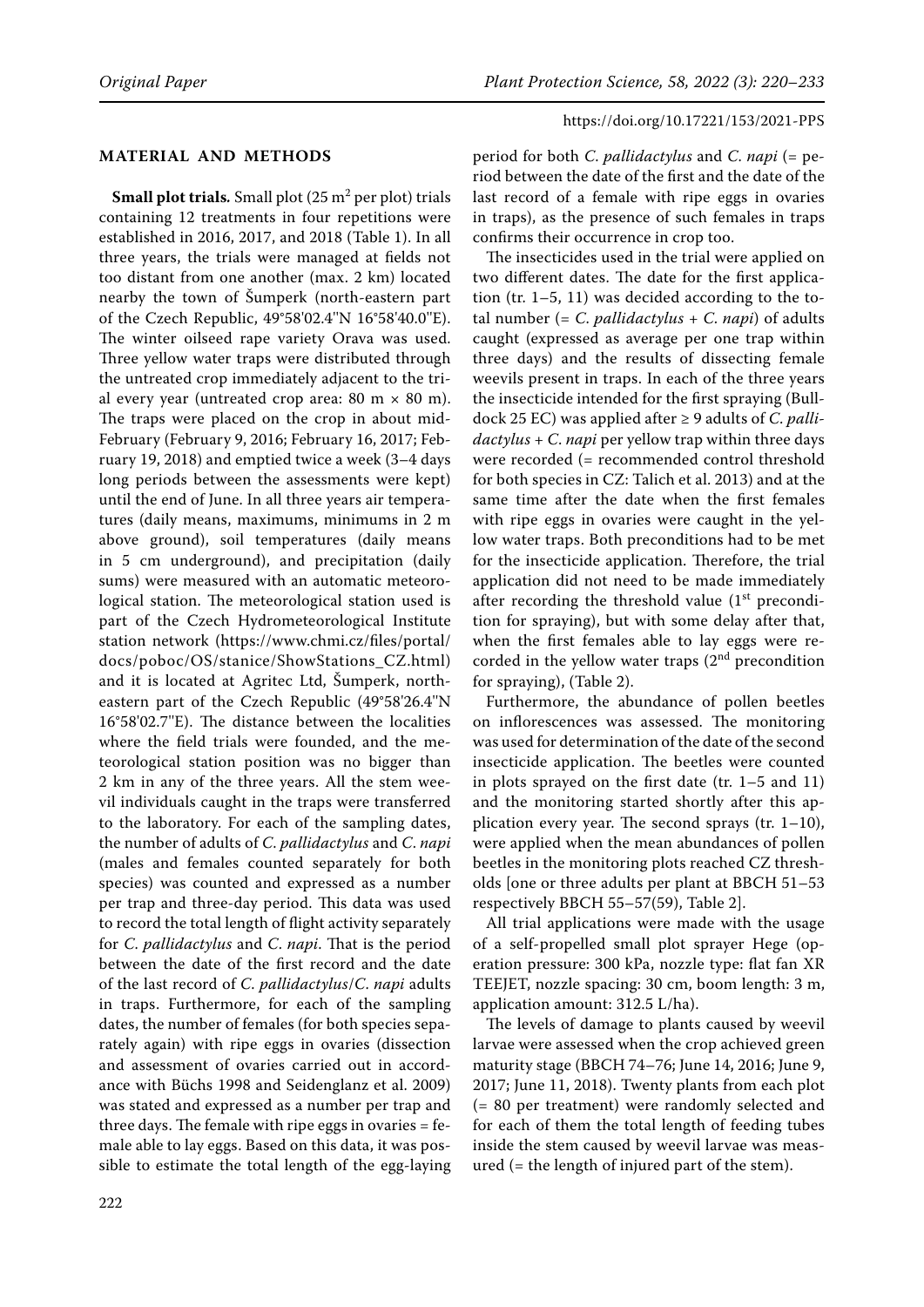| it is banned from usage (from 2020)<br>it is banned from usage (from 2020)<br>the same comment as for tr. 4, 5<br>the same comment as for tr. 4, 5<br>influenced with the resistance<br>comment to the second spray<br>the same comment as for tr. 2<br>the same comment as for tr. 3<br>the same comment as for tr. 1<br>beetles to pyrethroids<br>I<br>ı<br>recommended<br>$(g \text{ a.i.}/\text{ha})^2$<br>field rate<br>57.5<br>25.5<br>57.5<br>25.5<br>350<br>25<br>350<br>25<br>75<br>75<br>Ī<br>I<br>Dursban delta (chlorpyrifos-ethyl 200 g/L)<br>Dursban delta (chlorpyrifos-ethyl 200 g/L)<br>Cyperkill 25 EC (cypermethrin 250 g/L)<br>Cyperkill 25 EC (cypermethrin 250 g/L)<br>Trebon OSR (etofenprox 287.5 g/L)<br>Avaunt 15 EC (indoxacarb 150 g/L)<br>Trebon OSR (etofenprox $287.5$ g/L)<br>Avaunt 15 EC (indoxacarb 150 g/L)<br>Plenum (pymetrozine 500 g/kg)<br>Plenum (pymetrozine 500 g/kg)<br>insecticide (active ingredient)<br>unsprayed<br>recommended<br>$(\mathbf{g}\, \text{a.i./ha})^1$<br>field rate<br>7.74<br>7.74<br>Bulldock 25 EC (beta-cyfluthrin 25.8 g/L)<br>Bulldock 25 EC (beta-cyfluthrin 25.8 g/L)<br>insecticide<br>unsprayed<br>Treatment<br>Ş.<br>$\overline{12}$<br>$\overline{a}$<br>2<br>3<br>5<br>∞<br>4<br>ľ<br>ᡋ<br>∘ | First spray |           | Second spray                                                  |
|---------------------------------------------------------------------------------------------------------------------------------------------------------------------------------------------------------------------------------------------------------------------------------------------------------------------------------------------------------------------------------------------------------------------------------------------------------------------------------------------------------------------------------------------------------------------------------------------------------------------------------------------------------------------------------------------------------------------------------------------------------------------------------------------------------------------------------------------------------------------------------------------------------------------------------------------------------------------------------------------------------------------------------------------------------------------------------------------------------------------------------------------------------------------------------------------------------------------------------------------------------------------------|-------------|-----------|---------------------------------------------------------------|
|                                                                                                                                                                                                                                                                                                                                                                                                                                                                                                                                                                                                                                                                                                                                                                                                                                                                                                                                                                                                                                                                                                                                                                                                                                                                           |             |           |                                                               |
|                                                                                                                                                                                                                                                                                                                                                                                                                                                                                                                                                                                                                                                                                                                                                                                                                                                                                                                                                                                                                                                                                                                                                                                                                                                                           |             |           | presently not recommended due to resistance of pollen         |
|                                                                                                                                                                                                                                                                                                                                                                                                                                                                                                                                                                                                                                                                                                                                                                                                                                                                                                                                                                                                                                                                                                                                                                                                                                                                           |             |           | the same comment as for tr. 1; but etofenprox is less         |
|                                                                                                                                                                                                                                                                                                                                                                                                                                                                                                                                                                                                                                                                                                                                                                                                                                                                                                                                                                                                                                                                                                                                                                                                                                                                           |             |           | suitable for antiresistant strategy in pollen beetle control; |
|                                                                                                                                                                                                                                                                                                                                                                                                                                                                                                                                                                                                                                                                                                                                                                                                                                                                                                                                                                                                                                                                                                                                                                                                                                                                           |             |           | suitable for antiresistant strategy in pollen beetle control  |
|                                                                                                                                                                                                                                                                                                                                                                                                                                                                                                                                                                                                                                                                                                                                                                                                                                                                                                                                                                                                                                                                                                                                                                                                                                                                           |             |           | suitable for antiresistant strategy in pollen beetle control; |
|                                                                                                                                                                                                                                                                                                                                                                                                                                                                                                                                                                                                                                                                                                                                                                                                                                                                                                                                                                                                                                                                                                                                                                                                                                                                           |             |           |                                                               |
|                                                                                                                                                                                                                                                                                                                                                                                                                                                                                                                                                                                                                                                                                                                                                                                                                                                                                                                                                                                                                                                                                                                                                                                                                                                                           |             |           |                                                               |
|                                                                                                                                                                                                                                                                                                                                                                                                                                                                                                                                                                                                                                                                                                                                                                                                                                                                                                                                                                                                                                                                                                                                                                                                                                                                           |             |           |                                                               |
|                                                                                                                                                                                                                                                                                                                                                                                                                                                                                                                                                                                                                                                                                                                                                                                                                                                                                                                                                                                                                                                                                                                                                                                                                                                                           |             |           |                                                               |
|                                                                                                                                                                                                                                                                                                                                                                                                                                                                                                                                                                                                                                                                                                                                                                                                                                                                                                                                                                                                                                                                                                                                                                                                                                                                           |             |           |                                                               |
|                                                                                                                                                                                                                                                                                                                                                                                                                                                                                                                                                                                                                                                                                                                                                                                                                                                                                                                                                                                                                                                                                                                                                                                                                                                                           |             |           |                                                               |
|                                                                                                                                                                                                                                                                                                                                                                                                                                                                                                                                                                                                                                                                                                                                                                                                                                                                                                                                                                                                                                                                                                                                                                                                                                                                           | unsprayed   | unsprayed |                                                               |

Table 1. Insecticides applied on the first and second dates (2016-2018) Table 1. Insecticides applied on the first and second dates (2016–2018)

223

1According to the list of insecticides registered for use against cabbage and rape stem weevils in winter oilseed rape in CZ for years 2016–2018 (Central Institute for Supervision and Testing in Agriculture)

"According to the list of insecticides registered for use against cabbage and rape stem weevils in winter oilseed rape in Cz for years 2016–2018 (Central Institute for Supervision and Testing in Agriculture)<br>Vision and Tes <sup>2</sup>According to the list of insecticides registered for usage against pollen beetles in winter oilseed rape in CZ for years 2016–2018 (Central Institute for Supervising and Testing in Agriculture)

# https://doi.org/10.17221/153/2021-PPS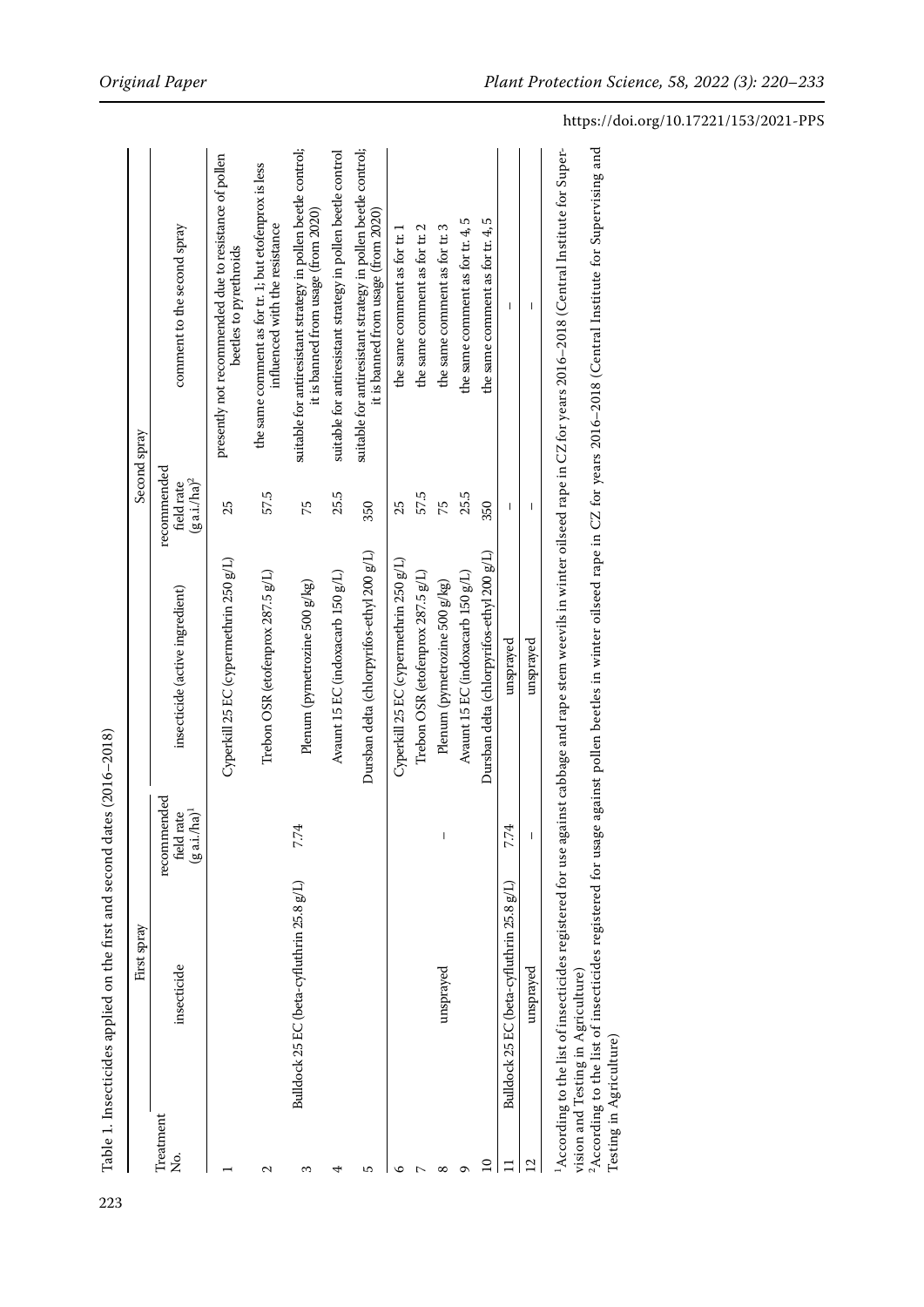| Season                                                                                                                                                     | 2016                                             | 2017                                                                                                        | 2018                                                |
|------------------------------------------------------------------------------------------------------------------------------------------------------------|--------------------------------------------------|-------------------------------------------------------------------------------------------------------------|-----------------------------------------------------|
| Date of first spray (growth stage)                                                                                                                         |                                                  | April 1 (BBCH 31-50; height 12 cm) March 31 (BBCH 31; height 10 cm)                                         | April 12 (BBCH 50; height 10 cm)                    |
| Date of second spray (growth stage)                                                                                                                        |                                                  | April 22 (BBCH 55; height 95 cm)     May 3 (BBCH 57–59; height 100 cm)  April 26 (BBCH 53–55; height 45 cm) |                                                     |
| First record of $\geq$ 9 adults of C. pallidactylus/yellow trap<br>within three days <sup>1</sup>                                                          | March 23                                         | March 28                                                                                                    | April 3                                             |
| First record of $\geq$ 9 adults of C. napi/yellow trap within three days <sup>1</sup>                                                                      | threshold was not achieved<br>in the season      | threshold was not achieved<br>in the season                                                                 | April 6                                             |
| (sex: date, average number of adults per trap within three days)<br>C. pallidactylus max. flight activity in the season                                    | females: April 8, 9.00<br>males: April 8, 35.67; | females: April 3, 12.33<br>males: April 3, 45.33;                                                           | females: April 25, 11.67<br>males: April 6, 116.33; |
| (sex: date, average number of adults per trap within three days)<br>C. napi max. flight activity in the season                                             | females: April 8, 1.33<br>males: April 8, 0.67;  | females: April 3, 2.00<br>males: April 3, 1.67;                                                             | females: April 6, 5.00<br>males: April 6, 4.33;     |
| Total length of C. pallidacytlus flight activity                                                                                                           | March 14-June 1                                  | March 16-June 11                                                                                            | March 29-May 30                                     |
| Total length of C. pallidactylus egg-laying period                                                                                                         | April 1-May 10                                   | March 28-June 5                                                                                             | April 9-May 30                                      |
| Total length of C. napi flight activity                                                                                                                    | March 17-April 14                                | March 2-May 26                                                                                              | March 29-April 25                                   |
| Total length of C. napi egg-laying period                                                                                                                  | April 1-14                                       | March 28-May 22                                                                                             | April 9-25                                          |
| ovaries present in yellow water traps at the date of first spraying (%)<br>Proportion of C. pallidactylus (C. napi) females with ripe eggs in              | $7.69(33.33)^2$                                  | 26.00 $(100)^3$                                                                                             | 26.67 (42.86)                                       |
| Proportion of C. pallidactylus (C. napi) females with ripe eggs in ova-<br>ries present in yellow water traps at the date of second spraying (%)           | 71.35 (already not present in traps)             | 100 (100)                                                                                                   | 86.49 (100)                                         |
| Common Eronean threshold (also used in Czech Republic) of > 9 adult individuals of C, <i>nallidactylus</i> (C, <i>napil)</i> vellow trap within three days |                                                  |                                                                                                             |                                                     |

Table 2. The dates of sprays, description of growth stages of crop on the dates of spray and the results of *Ceutorhynchus pallidactylus* and *Ceutorhynchus mapi* flight Table 2. The dates of sprays, description of growth stages of crop on the dates of spray and the results of *Ceutorhynchus pallidactylus* and *Ceutorhynchus napi* flight  $(0.016, 0.016)$ activity monitoring in the three seasons (2016–2018)  $\mathbf{r}$ É  $\ddot{a}$ Ŕ  $\arctiv$ 

224

"Common Eropean threshold (also used in Czech Kepublic) of 2 9 adult individuals of C. *pallidactylus* (C. *napi* )/yellow trap within three days<br><sup>2</sup>One of three *C. napi f*emales recorded in traps before the date of spray 2One of three *C. napi* females recorded in traps before the date of spraying had ripe eggs in ovaries; too low occurrence for valuable assessment 1Common Eropean threshold (also used in Czech Republic) of ≥ 9 adult individuals of *C. pallidactylus* (*C. napi*)/yellow trap within three days 3Only one *C. napi* female recorded in traps before the date of spraying; too low occurrence for valuable assessment

 $\mathbf{I}$  $\overline{1}$  ï

https://doi.org/10.17221/153/2021-PPS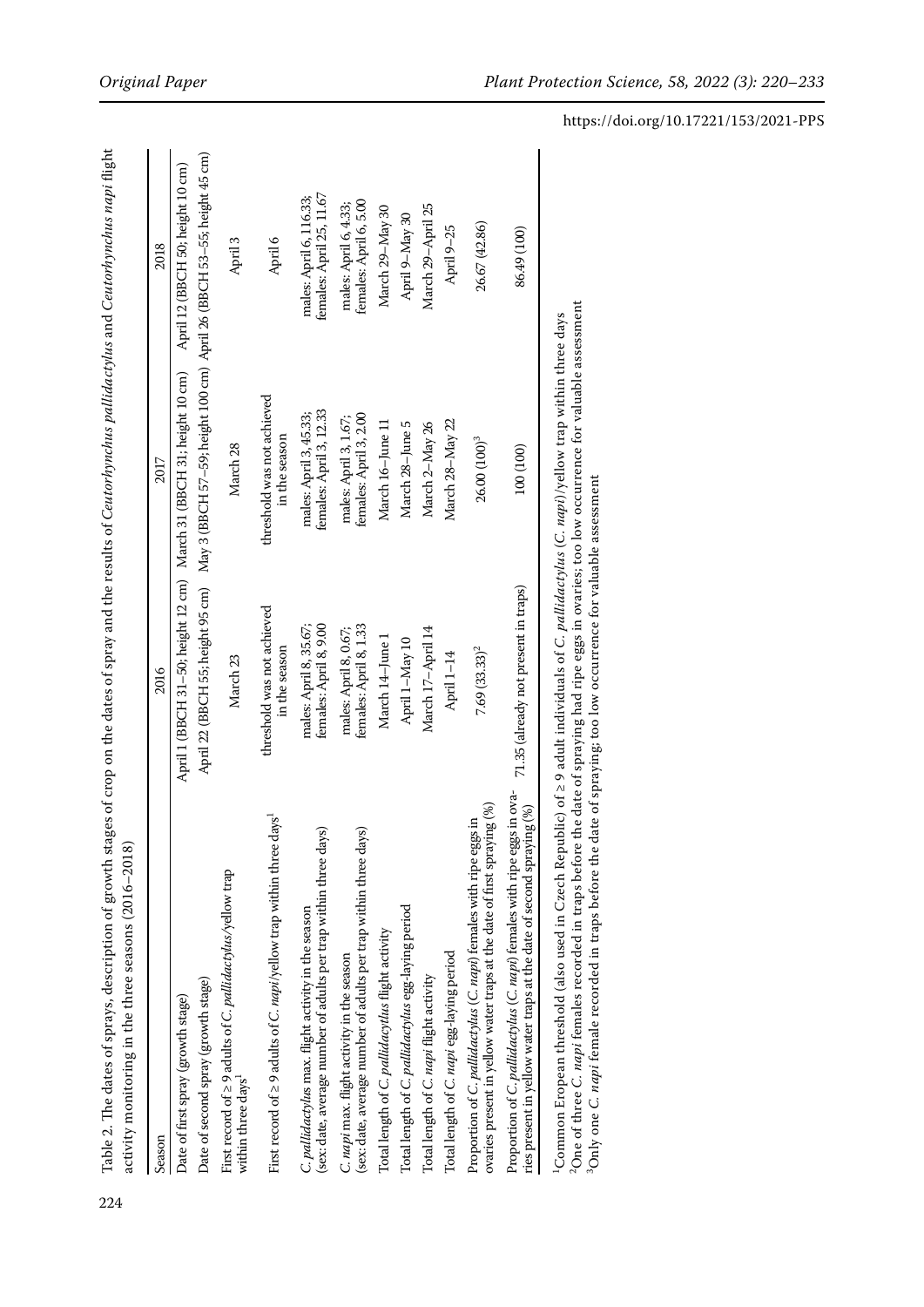**Adult vial tests.** In each of the three seasons, one *C*. *pallidactylus* and one *B. aeneus* population were tested on susceptibility to insecticides under laboratory conditions. All the insect populations were sampled from the untreated crops adjacent to the trial every year (the same crop where the yellow water traps were placed). Samplings of *C*. *pallidactylus* adults were always carried out as soon as enough adults for testing could be obtained (approximately 800 adults). This always happened approximately at the time of maximum flight activity (Table 2). Pollen beetles were sampled one day (2017, 2018) or immediately (2016) before the second trial application (April 22, 2016; May 2, 2017 and April 25, 2018; oilseed rape growth stages described in Table 2). For collecting pollen beetles, sweep net was used. In the case of cabbage stem weevils, it was more complicated and more time-consuming to gather enough adults. A combination of techniques using sweep net and beating tray was used. In none of the three seasons, the numbers of *C*. *napi* adults sampled from the untreated crop were sufficient, therefore *C*. *napi* adults were not tested.

Adult vial tests recommended by the Insecticide Resistance Action Committee (IRAC 2021) were used for testing both cabbage stem weevil and pollen beetle susceptibility against lambda-cyhalothrin (IRAC test No. 011 version 3), chlorpyrifosethyl (IRAC test No. 025) and indoxacarb (IRAC test No. 027). Instead of the cypermethrin used for second date applications in field trials (tr. 1, 6), lambda-cyhalothrin was used as a representative of type II pyrethroids for testing under laboratory conditions. Susceptibilities of the pests to pymetrozine were not tested. No commonly acceptable laboratory method for pymetrozine was available at the time when the trials were carried out. Susceptibilities to etofenprox (a member of type I pyrethroids) were not assessed either, although an acceptable laboratory method suitable for testing pyrethroids was available (IRAC test No. 011, description is below). Frequent inconsistencies between the results of laboratory and field trials recorded in previous studies aimed at monitoring pollen beetle resistance to pyrethroid etofenprox in CZ (Rubil et al. 2018) were the reason for excluding the active ingredient from laboratory testing for the purposes of this study.

Unlike the IRAC methodology, the number of compared concentrations was increased in the case of all three tested insecticides to make the cal-

culation of lethal concentrations (LC values) more precise. The concentrations of the three active ingredients tested in this study are listed in Table 3.

For every population, three replicates were used for each tested concentration (= three testing vials). 8–12 adult pollen beetles or 6–10 adults of *C*. *pallidactylus* were placed in each testing vial. The vials with adults were stored in constant environment facilities at  $20 \pm 2$  °C and 16:8 h light: dark. After 24 h, the adults were tipped out of the vials and scored on filter discs with a diameter of 15 cm in the case of lambda-cyhalothrin and indoxacarb and 8 cm in the case of chlorpyrifos-ethyl.

Lambda-cyhalothrin (analytical standard; batch number: HUD6A 3514) was obtained from Syngenta Czech s.r.o. (Czech Republic), and chlorpyrifosethyl (analytical standard; batch number: PE1377- 2ML) was obtained from Sigma-Aldrich (MO, USA). In the case of indoxacarb, a commercial liquid EC formulation containing 150 g/L of active ingredient (Avaunt 150 EC) was used for the preparation of the solutions tested.

**Statistical analysis.** The primary data from small plot trials was analysed using Statistica software, version 12. For all sets of data, one-way ANOVA tests were performed. The differences between the means were evaluated using Tukey's HSD test (*P <* 0.05). For the ANOVA test, the homogeneity of variance was previously checked using Bartlett tests (*P <* 0.05).

Table 3. Concentrations (g a.i./ha) of the three insecticide active ingredients tested in laboratory tests (2016–2018)

|            | Adult vial tests   |                    |
|------------|--------------------|--------------------|
| Indoxacarb | chlorpyrifos-ethyl | lambda-cyhalothrin |
| 0          | 0                  | 0                  |
| 0.04       | 0.092              | 0.06               |
| 0.08       | 0.290              | 0.30               |
| 0.14       | 0.920              | 1.50               |
| 0.2        | 2.900              | $7.5*$             |
| 0.94       | 9.400              | 37.50              |
| 3.19       | 30.000             | 112.50             |
| 6.38       | 96.000             |                    |
| 9.05       | $307.2**$          |                    |
| $25.5*$    |                    |                    |

\*Recommended field rate in Europe; \*\*recommended field rate in CZ (2016–2018), recommended field rate in many other EU countries was substantially lower for chlorpyrifosethyl: 187 g a.i./ha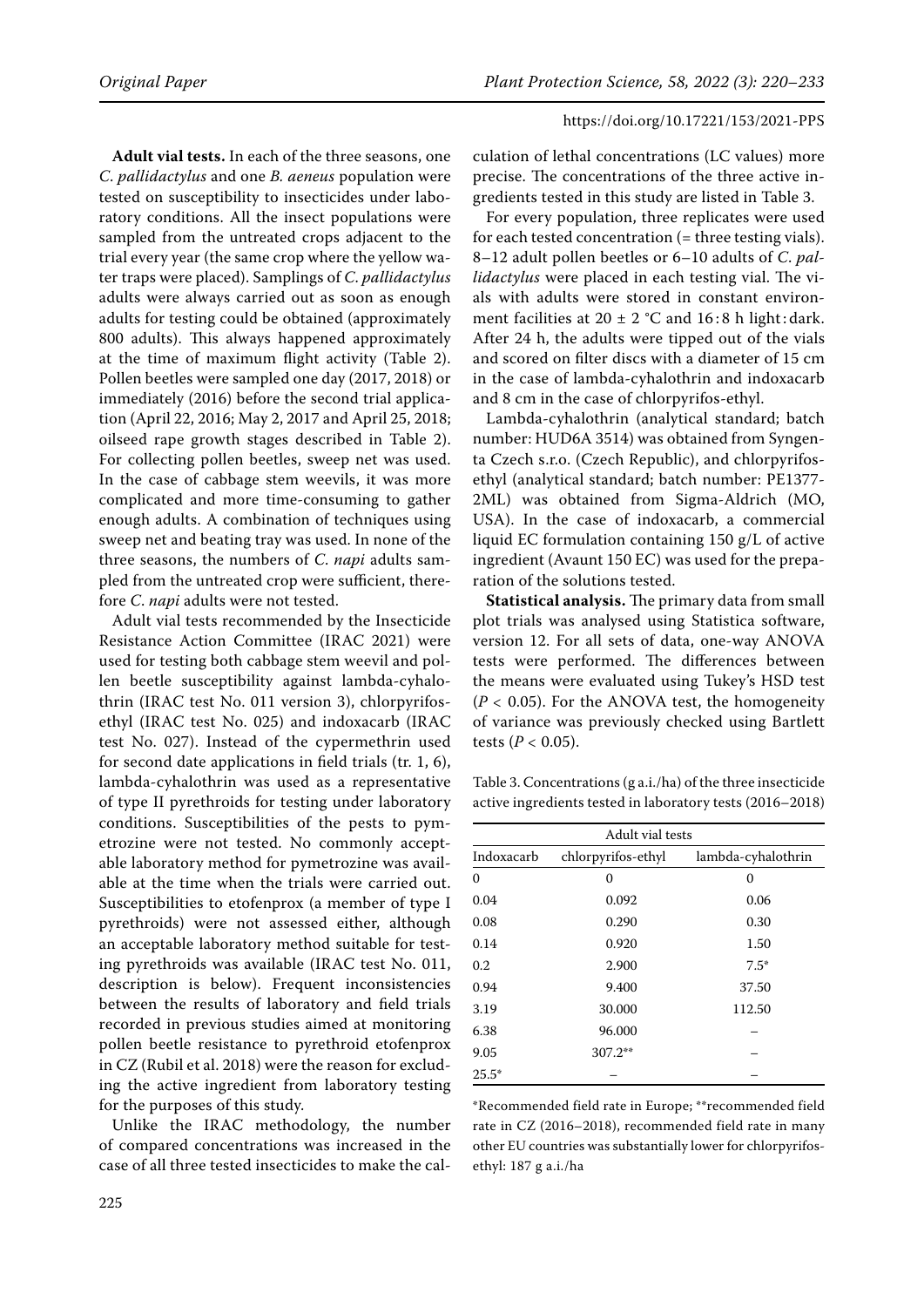In Adult vial tests, adults incapable of coordinated movement were scored as dead. Based on this primary data the values of  $LC_{50}$  and  $LC_{90}$  were estimated for each of the three active ingredients. Probit regression was used (Polo Plus version 2; LeOra Software, CA, USA) for the calculations.

## **Results**

**Field trials.** Air and especially soil temperatures started to grow above the zero values (0 °C) earlier in 2018 than in 2016 and 2017. In 2018 the warmest January was recorded of the three seasons. Contrary to that, February and especially March (in this

case especially soil temperatures) were markedly colder in 2018 than in 2016 and 2017. Maximum daily air temperatures (measured in 2 m above ground) exceeded the value of 10 °C for the first time earlier in 2016 – it was already at the beginning of February. In the two other years it was recorded markedly later, in 2017 it was in the middle of February and in 2018 the maximum air temperatures attacked the value of 10 °C during the second week in March for the first time. The 2016 season was characteristic with the warmest February and the 2017 season with warmest March (Figure 1).

In all three years, *C*. *pallidactylus* adults dominated over *C*. *napi* adults in the yellow water traps at the locality. *C*. *pallidactylus* abundances exceed-



Figure 1. Progress in air and soil temperatures during the first three months of seasons 2016, 2017 and 2018

(A) Maximal air temperature per day; (B) average air temperature per day; (C) average soil temperature per day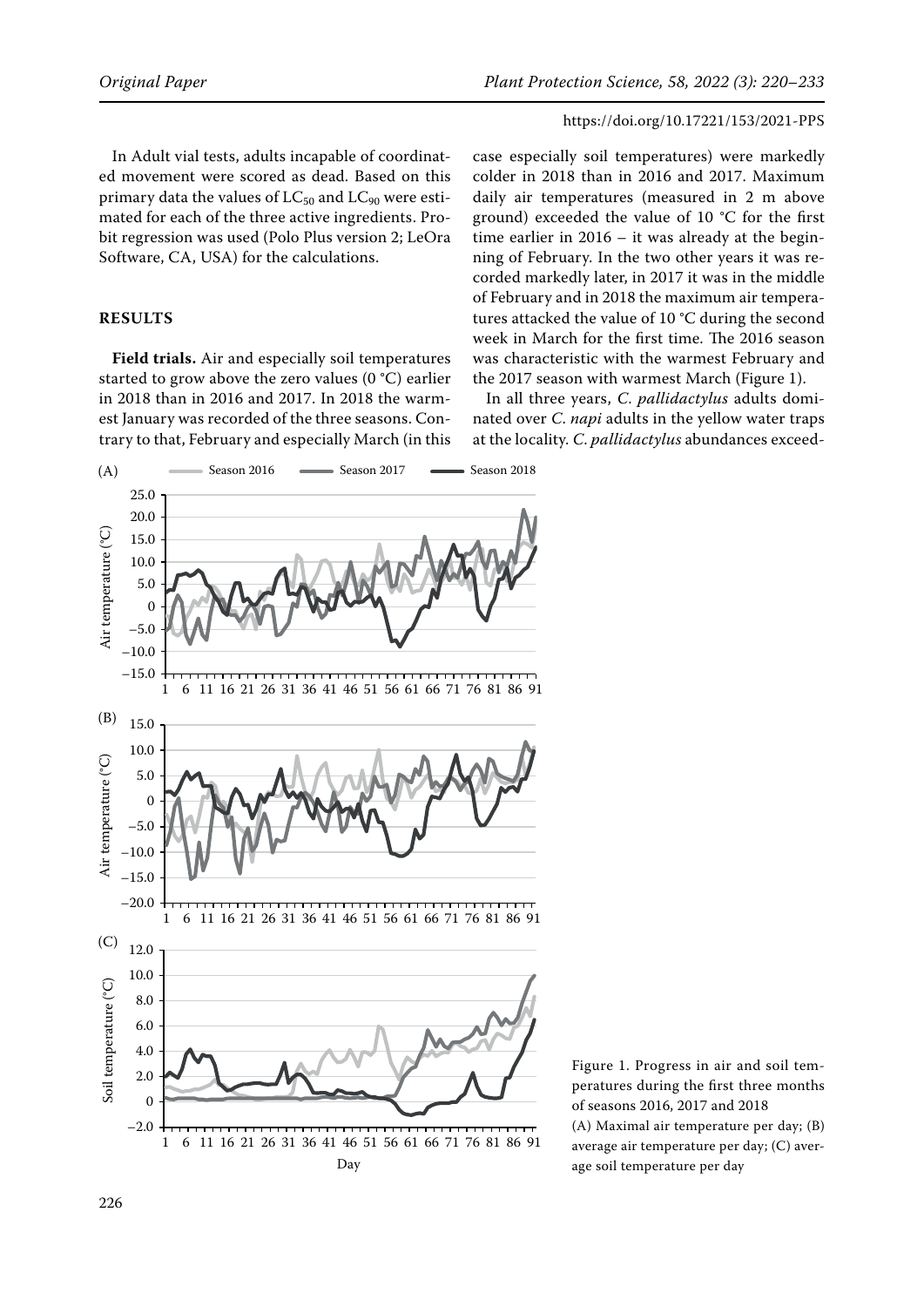ed the CZ threshold every year, though *C*. *napi* just exceeded the value once, in 2018. Regardless of the differences in the progress of air and soil temperatures in January and February, in each of the three years the flight activity was recorded during March for the first time (March 14–29) and the females of both species were able to lay eggs from the end of March (2017), respectively from the beginning of April (2016, 2018). In each of the three seasons, the females of both species began laying eggs at the same time – the oviposition periods of *C*. *napi* did not start earlier than those of *C*. *pallidactylus* but in all three years the egg-laying periods of *C*. *pallidactylus* lasted significantly longer. In 2016 the egglaying period of *C*. *pallidactylus* was 26 days longer than the oviposition period of *C*. *napi*, in 2017 and 2018 the difference was 14 and 36 days. Females of *C*. *pallidactylus* capable of laying eggs were still present in the traps and thus probably also in crops until the beginning of May (2016) or even up to May/June (2017, 2018). In the case of both species the longest egg-laying period was the season 2017. The 2018 season was characteristic with the highest mean counts of *C*. *pallidactylus* adults recorded in traps at the time of maximal flight activity and also the total count (total number of adults caught per season) was the highest in 2018 (sums are not shown). In this season, *C*. *napi* adults were also more numerous in traps and so the insect pest was more dangerous in 2018 than in the two previous seasons – *C*. *napi* counts slightly exceeded the CZ threshold value only one time, on April 6, 2018 (Table 2).

The interannual variabilities in numbers of *C*. *pallidactylus* adults caught in traps (means recorded at the times of maximum flight activity as well as seasonal sums) were caused, in particular, by differences in the counts of males: on average 35.67 males in 2016, 45.33 males in 2017 and 116.33 males in 2018 recorded per trap on the date of maximum flight activity. Interannual differences in the counts of *C*. *pallidactylus* females did not vary so much: on average 9–12.33 females per trap on the date of maximum flight activity (Table 2).

Differences in the final levels of stem damage were significant among the treatments in many cases in each of the three years. On the dates of assessment, only negligible numbers of stem weevil larvae (only *C*. *pallidactylus*) were still present in plants, most of them already left the plants to pupate in the soil. Therefore, it is possible to consider

the levels of stem damage induced by larvae recorded on these dates to be final. In all three years, the contribution of the second application to increasing the effectiveness of the first application (beta-cyfluthrin) was high in cases where chlorpyrifos-ethyl or etofenprox were applied as the second spray and substantially lower, but not negligible, in the case of cypermethrin application. Contrary to that, pymetrozine and indoxacarb applications, which followed the first beta-cyfluthrin spray, did not increase the effects of the first spray on the stem weevils at all, or the benefit of the applications was markedly lower than in the cases of both the pyrethroids (cypermethrin and etofenprox) and organophosphate chlorpyrifos-ethyl (Table 4).

**Laboratory trials.** A comparison of the threeyear mean lambda-cyhalothrin  $LC_{50}$  values estimated both for pollen beetles (three-year mean of  $LC_{50}$ : 7.92 g a.i./ha) and cabbage stem weevils (three-year mean of  $LC_{50}$ : 0.15 g a.i./ha) sampled at the trial locality indicates an approximately 53-fold lower susceptibility of pollen beetles to the active ingredient than cabbage stem weevils.  $LC_{90}$  values for the active ingredient are markedly above the recommended field rate (7.5 g a.i./ha) in pollen beetles. Cabbage stem weevils showed high susceptibility to the active ingredient in all three years at the locality (Table 5).

In the case of indoxacarb, the situation contrasts with lambda-cyhalothrin. Pollen beetles showed high susceptibility to indoxacarb (three-year mean of  $LC_{50}$ : 0.18 g a.i./ha), whereas cabbage stem weevils proved to be distinctly less susceptible to the active ingredient (after 24 h of contact exposure; three-year mean of  $LC_{50}$ : 14.88 g a.i./ha).  $LC_{90}$  values for the active ingredient are markedly above the recommended field rate (25.5 g a.i./ha) in cabbage stem weevils (Table 5). From Figure 2, it is clear how differently both insect species reacted to the insecticide in the three years.

Both groups of insect pests showed high susceptibility to chlorpyrifos-ethyl. The cabbage stem weevil population seemed to be somewhat more susceptible to the active ingredient than the pollen beetles at the locality.  $LC_{90}$  values estimated for the active ingredient were lower than the recommended field rate commonly used in Europe before the year 2020 (187 g a.i./ha) for cabbage stem weevils (three-year mean of  $LC_{90}$ : 4.21 g a.i./ha) as well as pollen beetles (three-year mean of  $LC_{90}$ : 20.71 g a.i./ha), (Table 5).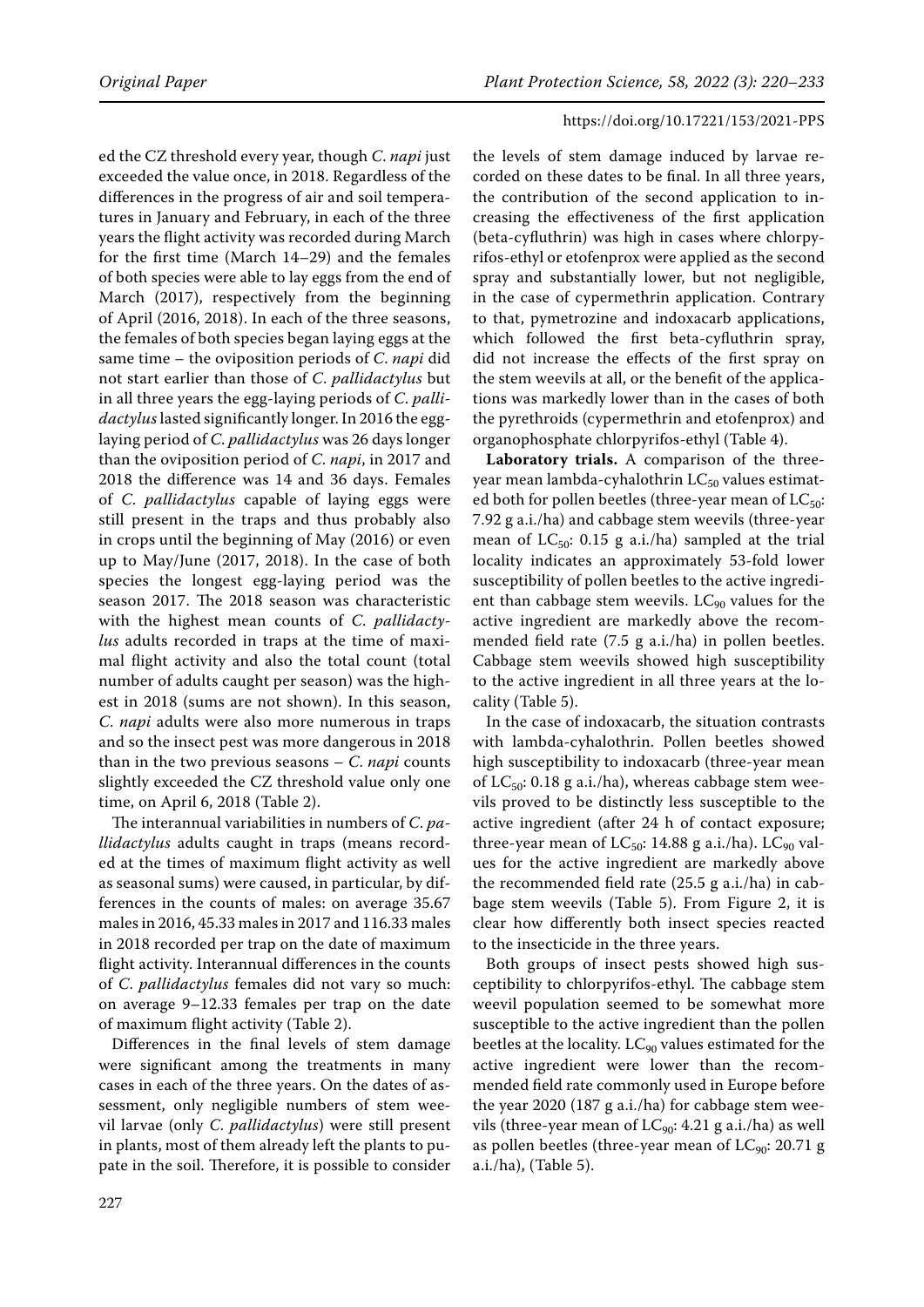|                 |                    |                    |                                       |       |                          |                                                         |                                       |           |                           | Damage of stems induced by C. pallidactylus and C. napi larvae |                                       |       |                                        |                                                        |
|-----------------|--------------------|--------------------|---------------------------------------|-------|--------------------------|---------------------------------------------------------|---------------------------------------|-----------|---------------------------|----------------------------------------------------------------|---------------------------------------|-------|----------------------------------------|--------------------------------------------------------|
|                 |                    |                    |                                       |       | 2016                     |                                                         |                                       |           | 2017                      |                                                                |                                       |       | 2018                                   |                                                        |
| Treatment No.   | First spray        | Second spray       | damage (cm)<br>mean length<br>of stem | GS    | effectiveness<br>$(%)^1$ | of the second<br>contribution<br>$\mbox{spray}\:(\%)^2$ | damage (cm)<br>mean length<br>of stem | <b>GS</b> | effectiveness<br>$(96)^1$ | of the second<br>contribution<br>${\rm spray}\,(\%)^2$         | damage (cm)<br>mean length<br>of stem | SD    | effectiveness<br>$\left( \% \right)^1$ | of the second<br>contribution<br>${\rm spray}\,(\%)^2$ |
|                 |                    | cypermethrin       | 7.08 <sup>gh</sup>                    | 12.68 | 79.85                    | 49.93                                                   | 11.90 <sup>d</sup>                    | 9.00      | 49.06                     | 14.38                                                          | $16.30^{\rm efg}$                     | 11.57 | 56.22                                  | 23.15                                                  |
|                 |                    | etofenprox         | $5.04^{\rm hi}$                       | 7.80  | 85.65                    | 64.36                                                   | 5.51 <sup>e</sup>                     | 6.01      | 76.41                     | 60.36                                                          | $12.28^\mathrm{gh}$                   | 8.25  | 67.02                                  | 42.10                                                  |
| $\frac{1}{2}$   | beta-cyfluthrin    | pymetrozine        | $10.48^{\rm fg}$                      | 14.07 | 70.17                    | 25.88                                                   | 14.24 <sup>cd</sup>                   | 1.89      | 39.04                     | $-2.45$                                                        | $19.18^{\rm def}$                     | 11.77 | 48.48                                  | 9.57                                                   |
|                 |                    | indoxacarb         | $12.75$ ef                            | 12.58 | 63.71                    | 9.83                                                    | 15.60 <sup>cd</sup>                   | 11.15     | 33.22                     | $-12.23$                                                       | 22.13 <sup>cd</sup>                   | 12.04 | 40.56                                  | $-4.34$                                                |
| ഥ               |                    | chlorpyrifos-ethyl | $2.45^{i}$                            | 4.32  | 93.03                    | 82.67                                                   | 7.56°                                 | 8.73      | 67.64                     | 45.61                                                          | $9.71^h$                              | 8.12  | 73.92                                  | 54.22                                                  |
| ∘               |                    | cypermethrin       | 25.86 <sup>bc</sup>                   | 17.69 | 26.39                    |                                                         | $20.23^{ab}$                          | 9.44      | 13.40                     |                                                                | $26.13^{bc}$                          | 10.41 | 29.82                                  |                                                        |
|                 |                    | etofenprox         | 21.79 <sup>cd</sup>                   | 19.44 | 37.97                    |                                                         | 18.78 <sup>abc</sup>                  | 10.71     | 19.61                     |                                                                | 22.28 <sup>cd</sup>                   | 11.04 | 40.16                                  |                                                        |
| ∞               | unsprayed          | pymetrozine        | $31.98^{\rm ab}$                      | 18.19 | 8.97                     |                                                         | $23.13^{ab}$                          | 15.57     | 0.99                      |                                                                | 36.90 <sup>a</sup>                    | 15.79 | 0.89                                   |                                                        |
| σ               |                    | indoxacarb         | 33.09 <sup>ab</sup>                   | 23.51 | 5.81                     |                                                         | 25.65ª                                | 18.74     | $-9.80$                   |                                                                | 30.49 <sup>ab</sup>                   | 17.31 | 18.10                                  |                                                        |
| $\overline{10}$ |                    | chlorpyrifos-ethyl | $17.61^{\rm de}$                      | 17.10 | 49.87                    |                                                         | $17.05^{\rm bc}$                      | 12.40     | 27.01                     |                                                                | 15.84 <sup>fg</sup>                   | 10.49 | 57.45                                  |                                                        |
|                 | 11 beta-cyfluthrin | unsprayed          | $14.14^{\rm def}$                     | 17.80 | 59.75                    | 0.00                                                    | 13.90 <sup>cd</sup>                   | 11.62     | 40.50                     | 0.00                                                           | $21.21$ <sup>de</sup>                 | 10.77 | 43.03                                  | 0.00                                                   |
| $\overline{c}$  | unsprayed          | unsprayed          | 35.13 <sup>a</sup>                    | 20.94 | 0.00                     |                                                         | $23.36^{a}$                           | 11.12     | 0.00                      |                                                                | $37.23^{a}$                           | 15.99 | 0.00                                   |                                                        |
|                 |                    |                    |                                       |       | $F = 38.525; P < 0.001$  |                                                         |                                       |           | $F = 22.401; P < 0.001$   |                                                                |                                       |       | $F = 41.661; P < 0.001$                |                                                        |

a-'Mean values placed in the same column are significantly different when they are marked with different letters<br>'Effectiveness expressed according to Abbott's formula; tr. 12 = 0.00%<br><sup>2</sup>Contribution of the second spray to a–iMean values placed in the same column are significantly different when they are marked with different letters <sup>1</sup>Effectiveness expressed according to Abbott's formula; tr.  $12 = 0.00\%$ 

<sup>2</sup>Contribution of the second spray to increasing the first spray effectiveness; counted as effectiveness expressed according to Abbott's formula; tr. 11 = 0.00%

228

Table 4. Mean levels of stem damage induced by the weevil larvae (mainly by *Ceutorhynchus pallidactylus* and partly by *Ceutorhynchus napi*) recorded in the trials

Table 4. Mean levels of stem damage induced by the weevil larvae (mainly by Ceutorhynchus pallidactylus and partly by Ceutorhynchus napi) recorded in the trials

# https://doi.org/10.17221/153/2021-PPS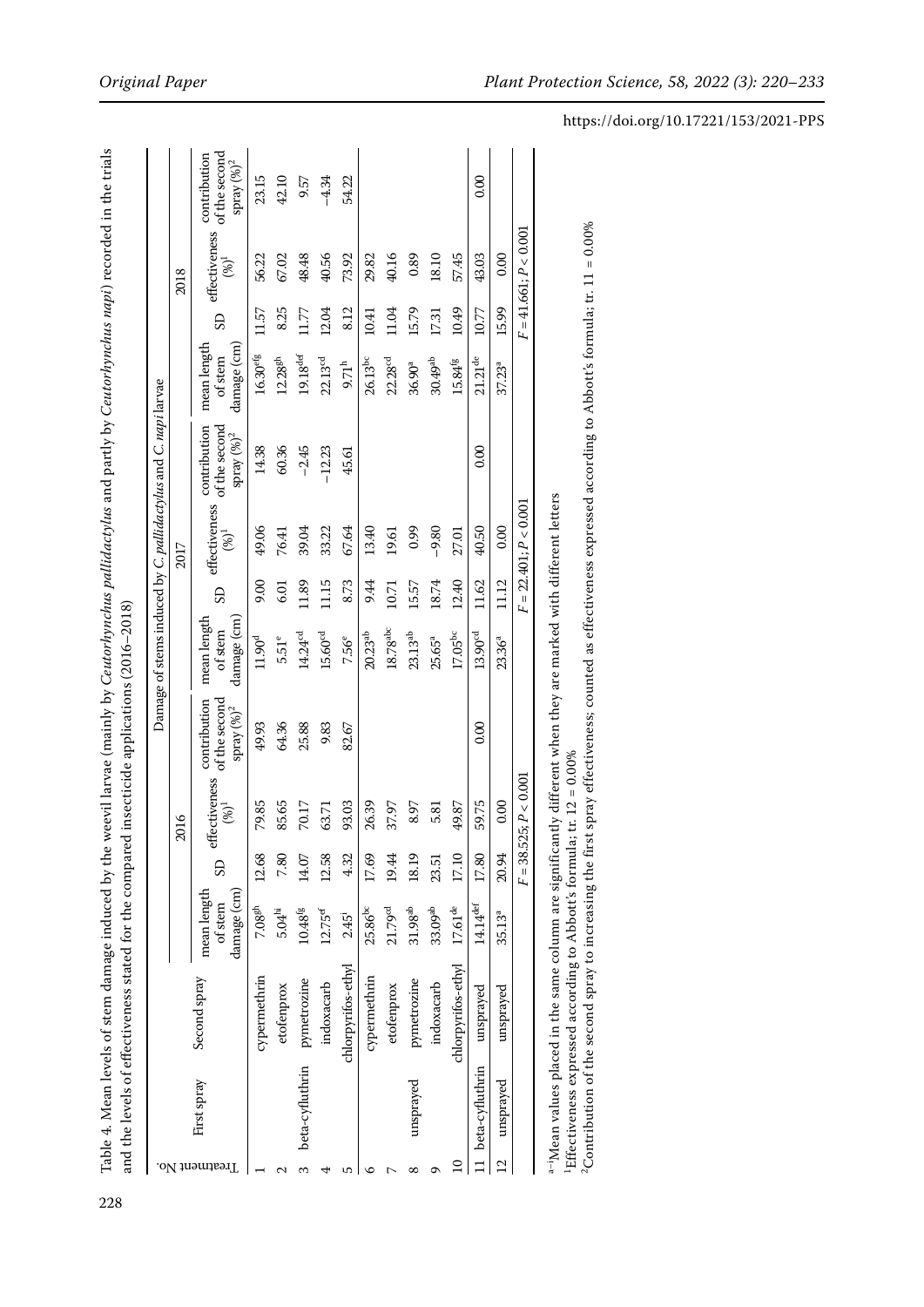| the beetles (LC <sub>50</sub> , LC <sub>90</sub> ; g/ha) and corresponding 95% confidence limits (95% CL; g/ha)                                               |
|---------------------------------------------------------------------------------------------------------------------------------------------------------------|
| and 2018: lethal concentrations for 50% and 90% of ti                                                                                                         |
| ladactylus and Brassicogethes aeneus collected in untreated winter oilseed rape in 2016, 2017<br>IRAC method 025 and IRAC method 027) against <i>Ceutorhy</i> |

|                         |                     | Lambda-cyhalothrin (g/ha) |                     |               |                     | Chlorpyrifos-ethyl (g/ha) |                       |                                       |                    | Indoxacarb (g/ha)   |                   |                                |
|-------------------------|---------------------|---------------------------|---------------------|---------------|---------------------|---------------------------|-----------------------|---------------------------------------|--------------------|---------------------|-------------------|--------------------------------|
| Population (season)     | متكل                | 95% CL                    | LC <sub>90</sub>    | 95% CL        | $LC_{50}$           |                           |                       | 95% CL LC <sub>90</sub> 95% CL        | LG <sub>50</sub>   | $95\%$ CL $LC_{90}$ |                   | 95% CL                         |
| C. pallidactylus (2016) | $0.19^{\mathrm{a}}$ | $0.13 - 0.27$             | $0.74^{\rm a}$      | $0.48 - 1.57$ | $2.18^{bc}$         | $1.56 - 3.01$             | $6.43$ <sub>bcd</sub> | $4.42 - 11.67$                        | 13.46 <sup>c</sup> |                     |                   | 9.33-22.88 99.05° 47.86-385.23 |
| C. pallidactylus (2017) | $0.16^\mathrm{a}$   | $0.12 - 0.21$             | $0.58^{\mathrm{a}}$ | $0.38 - 1.30$ | 1.44 <sup>ab</sup>  | $1.03 - 2.01$             | $4.24$ <sup>abc</sup> | $2.89 - 7.88$                         | 13.10 <sup>c</sup> | $9.12 - 22.03$      | 96.41°            | 46.89-371.03                   |
| C. pallidactylus (2018) | $0.09^\mathrm{a}$   | $0.03 - 0.18$             | 1.01 <sup>a</sup>   | $0.50 - 3.82$ | $0.95^{\circ}$      | $0.72 - 1.30$             | $1.97^{a}$            | $1.42 - 3.71$                         | 18.09 <sup>c</sup> | 13.19 - 30.56       |                   | 79.48° 42.35-298.40            |
| B. aeneus (2016)        | $8.12^{b}$          | $5.08 - 12.72$            | 69.03 <sup>b</sup>  | 39.27-156.82  | 3.35 <sup>cd</sup>  | $2.51 - 4.52$             | $12.12^{de}$          | 8.37 - 20.76                          | $0.24^{b}$         | $0.20 - 0.31$       | 0.60 <sup>b</sup> | $0.44 - 0.98$                  |
| <b>B.</b> aeneus (2017) | 7.70 <sup>b</sup>   | $4.74 - 12.18$            | 46.55 <sup>b</sup>  | 27.07-104.50  | 2.86 <sup>bcd</sup> | $1.57 - 5.51$             | 12.56 <sup>cde</sup>  | $6.32 - 47.81$                        | $0.12^a$           | $0.11 - 0.13$       | 0.18 <sup>a</sup> | $0.16 - 0.22$                  |
| B. aeneus (2018)        | $7.93^{b}$          | 5.13-12.23                | $40.11^{b}$         | 23.81-90.40   | 5.70 <sup>d</sup>   |                           |                       | $3.34 - 10.32$ $37.44^e$ 18.66-117.86 | 0.19 <sup>b</sup>  | $0.16 - 0.24$       | $0.40^{b}$        | $0.30 - 0.72$                  |

with different letters a–eLC<sub>50</sub> and LC<sub>90</sub> values placed in the same column are significantly different when they are marked with different letters different when they are marked are significantly column same placed in the  $LC_{50}$  and  $LC_{90}$  values

## https://doi.org/10.17221/153/2021-PPS



Figure 2. The curves show the differences between the growth of mortality (axis *y*) against the tested rate of indoxacarb (axis *x*) in the three tested populations of *Bras sicogethes aeneus* (2016, 2017, 2018; the three curves located on the left) and the three tested populations of *Ceutorhynchus pallidactylus* (2016, 2017, 2018; the three curves located on the right)

#### **Dis cussion**

The results of the field trials show that in situa tions where the abundance of adults of *C*. *pallidac tylus* ( *C*. *napi* was not so important in this study) exceeds the common threshold value (Seidenglanz et al. 2009; Eickermann et al. 2015, 2020) and when the length of flight activity and oviposition period is long at a locality, the effects of only one spray, where no other application follows, can be unsatisfacto ry. The effectiveness of the first spring application (when assessed separately), even though it was made in time and in accordance with common recom mendations, exceeded a value of 50% effectiveness (according to Abbott's formula) only in one sea son. That was in 2016, the season with the shortest *C*. *pallidactylus* egg-laying period – it lasted 40 days: April 1–May 10, 2016 (treatment 11 represented this option in the field trials). Such results indicate that another spring application can be important for reaching low levels of stem damage. Therefore, the insecticide intended for the second application should be effective not only on pollen beetle but also on the stem weevils which usually still occur in crop at that time. Despite this fact, in practice the second spring application is perceived as a spray targeted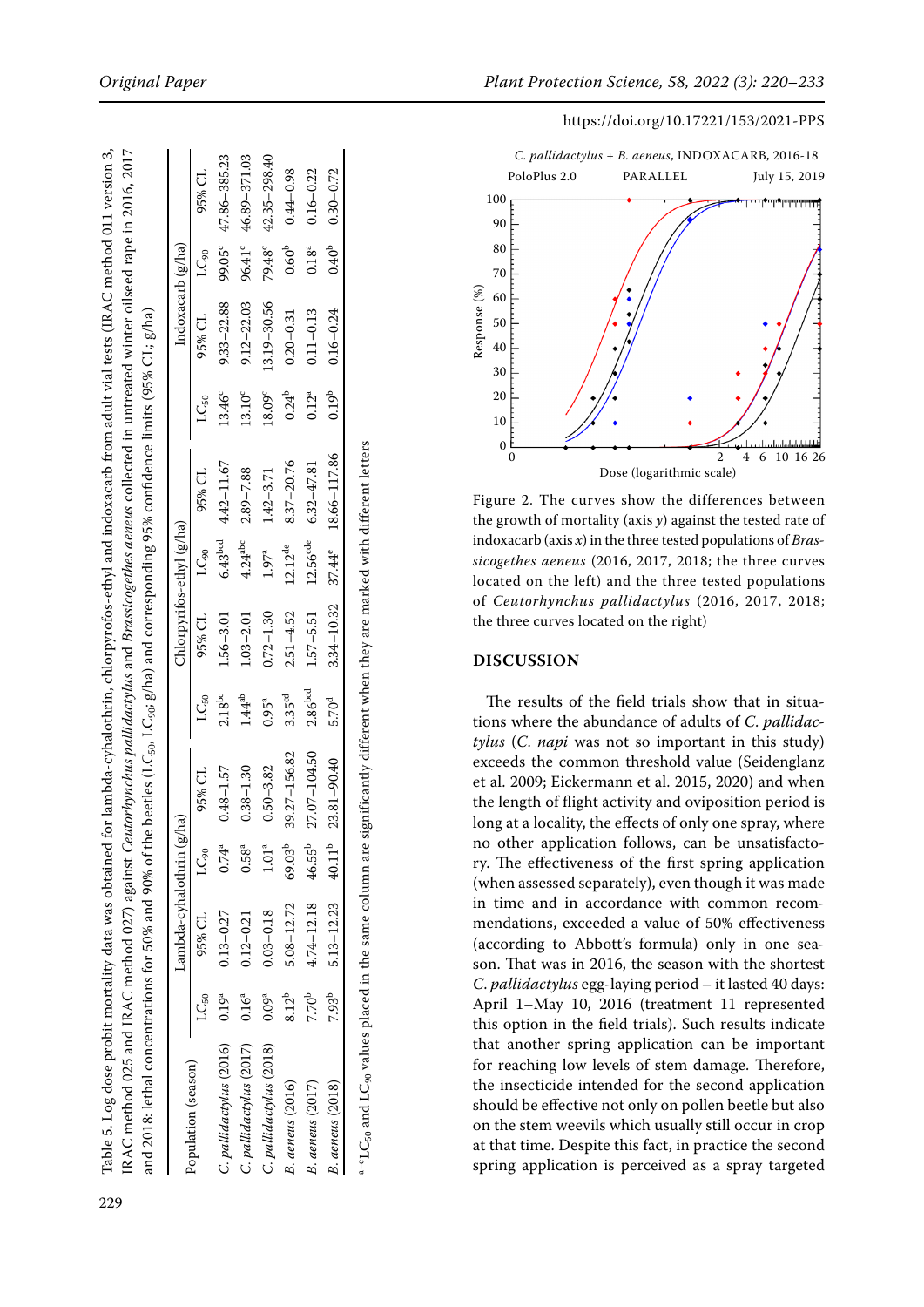at pollen beetles only because farmers and even advisors mostly perceive stem weevils and pollen beetles as two temporally separate problems which need different approaches for sufficient control (Büchs 1998; Seidenglanz et al. 2009). In fact, the period of pollen beetle presence in crop (at least partly) coincides with the time when *C*. *pallidactylus* and *C*. *napi* lay eggs in the crop (Büchs 1998; Seidenglanz et al. 2018). However, the need for high effectiveness against both stem weevils and pollen beetle makes the choice of suitable insecticide for the second spring application somewhat complicated because the group of convenient and at the same time available insecticides is limited.

Pyrethroids are not a suitable option for such application due to the widespread resistance of pollen beetles to them (Hansen 2003; Derron et al. 2004; Thieme et al. 2008; Wegorek et al. 2009; Philippou et al. 2011; Zimmer & Nauen 2011; Heimbach & Műller 2013; Brandes et al. 2018; Rubil et al. 2018). However, as is evident from the results of this study, the contributions of pyrethroids applied as a second spring spray (cypermethrin, etofenprox) to increase the effect of the first spray on stem weevils are markedly higher (especially in the case of etofenprox) than the contributions of presently recommended alternative for pollen beetle control, insecticide indoxacarb. The same is true for the previously preferred alternative, pymetrozine, banned from usage in 2020. In the case of indoxacarb, low susceptibility of cabbage stem weevil to the insecticide was confirmed in laboratory tests too. Regardless of their high effects on pollen beetle, both active ingredients proved not to be a good choice for the second spring application. For that reason, the widespread resistance of pollen beetles to pyrethroids is a more serious problem than usually perceived, as it complicates the possibility of controlling cabbage stem (rape) weevils too.

Several other alternatives to pyrethroids were suggested for use and applied against pollen beetles in (winter) oilseed rape in recent years: organophosphates (mainly chlorpyrifos-ethyl and chlorpyrifos-methyl), spinetoram and neonicotinoids (thiacloprid, acetamiprid). All of them show different modes of action than pyrethroids, thus they can easily be included in anti-resistance strategies (Philippou et al. 2011). From the group, only chlorpyrifos-ethyl was tested in this study and seemed to be the convenient choice for the second spring application according to the recorded levels of ef-

fectiveness. It markedly strengthened the effects of the first spray on the stem weevils and, at the same time, pollen beetles showed high susceptibility to the insecticide. All European populations of pollen beetle have shown susceptibility to chlorpyrifos-ethyl (Wegorek et al. 2009; Heimbach & Müller 2013; Seidenglanz et al. 2017). However, the insecticide (and all other organophosphates) was banned from usage in 2020. Organophosphates can probably disturb and destroy populations of natural enemies of oilseed rape insect pests through their longterm effects more than other insecticides (Jansen & Gomez 2014). Recently a large section of growers used various commercial formulations containing these insecticides (chlorpyrifos-ethyl or a similar ingredient, chlorpyrifos-methyl) for the first or the second spring applications into winter oilseed rape crops in the Czech Republic (Seidenglanz et al. 2018). A significant number of growers also used these insecticides repeatedly during the spring. After the ban of the group of insecticides, high portion of farmers expressed concerns about availability of some other effective control options for cabbage stem (rape) weevils and pollen beetle in crops. And the first seasons after the ban showed that the fears must be assessed with high seriousness (Seidenglanz et al. 2021a).

Neonicotinoids (acetamiprid, thiacloprid) or spinosyns (spinetoram) were not included in the trials, although they have been frequently mentioned among the suitable alternatives to pyrethroids and recommended for use in controlling pollen beetles (Thieme et al. 2008; Zimmer & Nauen 2011; Heimbach & Müller 2013; Brandes et al. 2018). It was decided not to include spinosyns (spinetoram) in the trials, because this group has not been registered for use in oilseed rape crops in the Czech Republic and in many other European countries at the time the trials were managed. Regarding the neonicotinoids, there were two main reasons why they were not included in the trials; the first was that they are regularly applied against pod midges, usually as a third spring application. After the ban of thiacloprid in 2020, control of pod midges in crops is fully dependant on acetamiprid applications. Its usage as a second spring application would pose the risk of overuse in crops and this is not desirable because neonicotinoids show relatively high negative effects on non-target organisms in oilseed rape crops. Even if it relates more to the banned thiacloprid than acetamiprid (Jansen & Gomez 2014).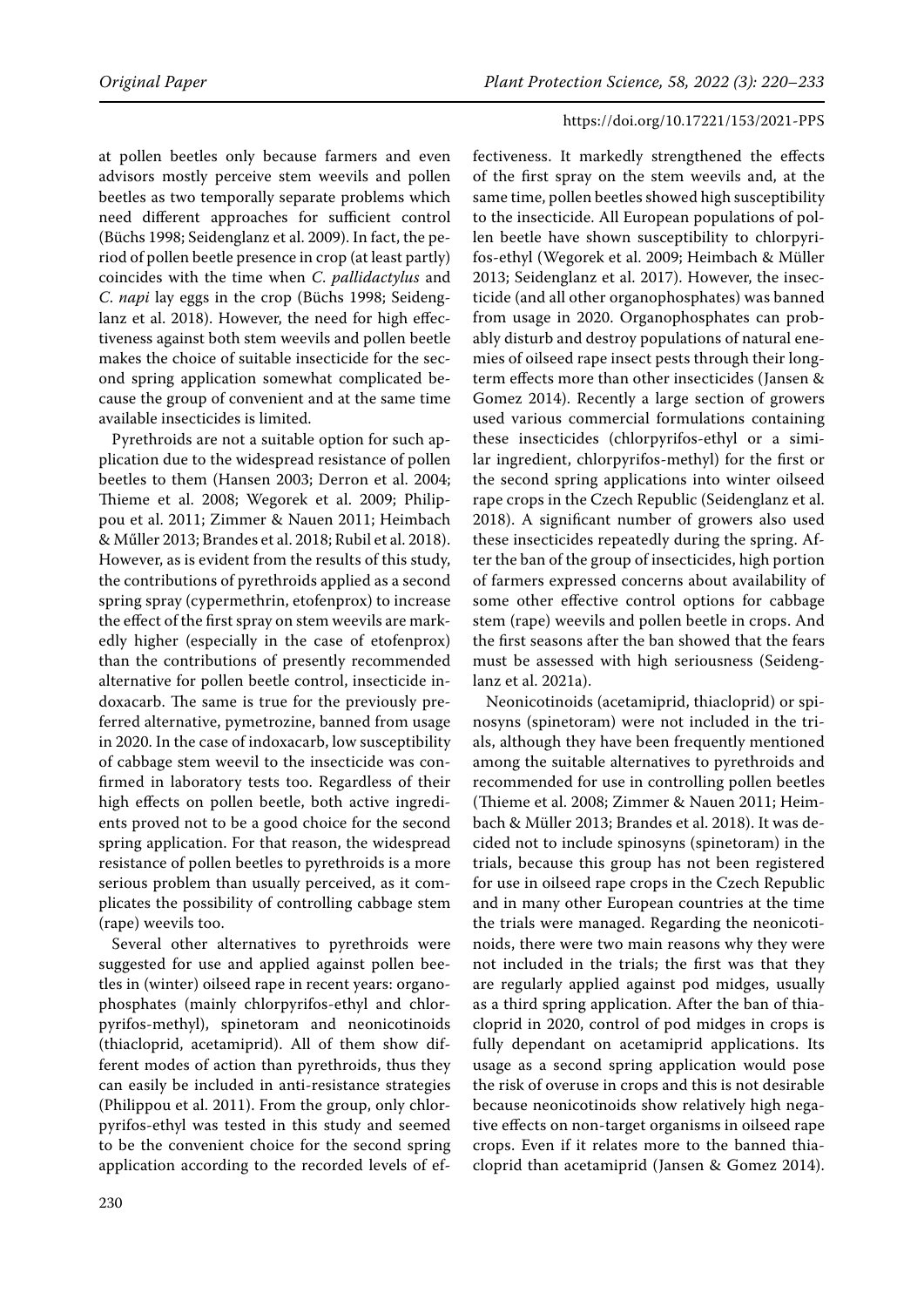The second reason: neonicotinoids are also threatened by resistance. Significant shifts in the pollen beetle's susceptibility to thiacloprid have been reported in Europe (Kaiser et al. 2018; Rubil et al. 2018). Some studies also demonstrated low effects of thiacloprid on stem weevils under field conditions (Milovac et al. 2017). All these reasons indicate the unsuitability of these insecticides (neonicotinoids, now represented only with acetamiprid) for use as a second spring spray in oilseed rape crops. Even if they were not tested in this study.

According to the results presented by Milovac et al. (2017), the first spring application targeted at stem weevils may not be efficient enough when another effective application does not follow. In their study, insecticides applied according to common recommendations (as first spring spray) exceeded the 50% level of effectiveness (expressed according to Abbott's formula) on the stem weevils only in some cases (bifenthrin, chlorpyrifos-ethyl + cypermethrin, alpha-cypermethrin) and not in all years. Some of the insecticides did not achieve the level of effectiveness in any season of their four-year study (tau-fluvalinate, thiacloprid). These findings coincide with the present results, although only one treatment representing the one-spray option (beta-cyfluthrin, tr. 11) was included.

Some studies (Junk et al. 2012; Eickermann et al. 2014) predict a more complicated timing of insecticidal sprays against some insect pests on brassicaceous host plants due to the shifts in their migration linked to climate change. According to Junk et al. (2012), for *C*. *pallidactylus*, a prolonged period of flight activity or crop invasion can be expected because of climate change. Eickermann et al. (2014) predicted the same for *C. napi*, the periods of crop invasion will start earlier but, in addition, the time spans of possible crop invasion will be prolonged, potentially making additional insecticide applications necessary. If soon such predictions are confirmed, the ban of organophosphates, the unsuitability of indoxacarb for second spring applications and continuing overuse of pyrethroids (regardless the fact of pollen beetle resistance and the first records of decreased susceptibility in cabbage stem weevils to the insecticides, Heimbach & Müller 2013; Seidenglanz et al. 2021b) will probably result in higher levels of damage induced by the stem weevils and in a rapid development of their resistance to pyrethroids. Additionally, crops showing higher damage induced by stem weevil larvae are more predisposed to fungal infections (especially *L*. *maculans* or *L*. *biglobosa*) (Broschewitz et al. 1993; Šedivý & Kocourek 1994; Krause et al. 2006; Jedryczka et al. 2010).

Problems with resistance coupled with a declining availability of new pesticide active ingredients due to both decreasing discovery rates and tighter legislation surrounding product approval (Jensen 2015) represent a real threat to the efficacy of pesticide use and, consequently, to the productivity of pesticide-reliant agricultural systems. Hence, in response to these issues, there is an urgent need to develop more sustainable integrated pest management strategies for crop protection. As Skellern and Cook (2018) stated, near-future research must aim at such factors in oilseed rape growing as crop rotation and crop design including the effect of crop diversity, sowing dates and growth stage profiles, plant density, weed management, usage of growth regulators, crop nutritional status, modifications in the insecticides regime and use varieties with higher levels of tolerance to (a)biotic stresses.

In the case of stem weevils and pollen beetles, not only new insecticides but (perhaps mainly) new approaches to their control are needed. There seems to be no advantage in separating the control of the insect pests. In the case of stem weevils, monitoring should be aimed rather at the females only and at the development of eggs in their ovaries to determine a precise time for spraying against them. Such approaches should make possible the well-founded delay of the first spray to the time when pollen beetles already occur in crops – at least in some years (Büchs 1998; Seidenglanz et al. 2009). It is possible that the first insecticidal application is often made too early in practice (Büchs 1998; Klukowski 2006; Seidenglanz et al. 2018) and the importance of the second insecticidal application is not correctly evaluated by many farmers and advisors because they do not consider the real lengths of the egg-laying period of cabbage stem weevils in many seasons.

## **Conclusion**

The second spring application regularly targeted at pollen beetles is also important for decreasing the damage caused by *C*. *pallidactylus* (*C*. *napi*) larvae.

Insecticides commonly applied as a second spring spray to winter oilseed rape differ substantially in contribution to cabbage stem weevil (and rape stem weevil) control.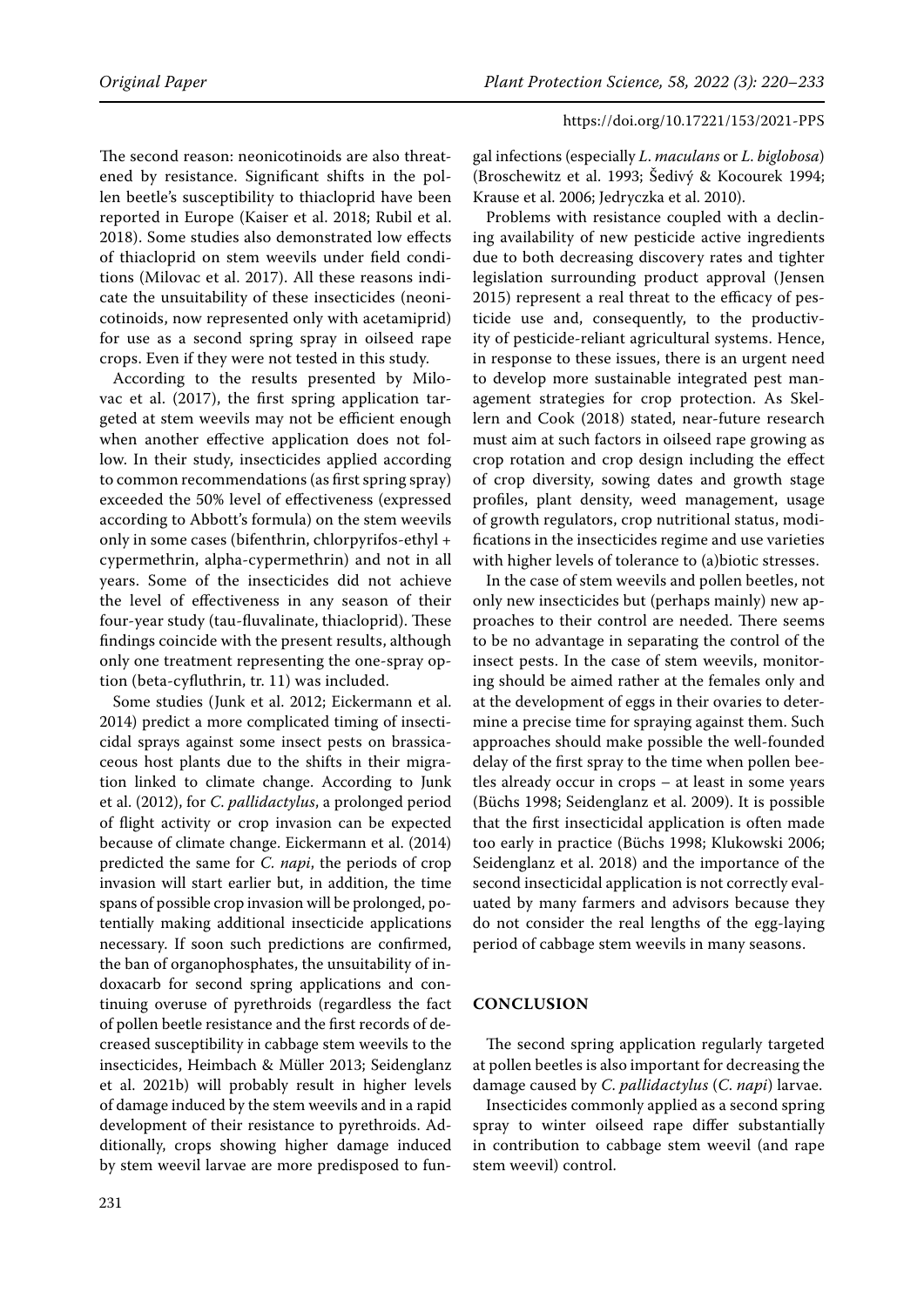The fact of pollen beetle's resistance to pyrethroids and variability in susceptibility of *C*. *pallidactylus* to different types of insecticides complicate the choice of a suitable insecticide for the second spring application.

Organophosphates, represented by chlorpyrifosethyl in this study, proved to be an effective option when the application is intended both against pollen beetles and stem weevils. Presently, oilseed rape growers find themselves in complicated situation when the option is not available.

Despite the suitability of indoxacarb for the control of pollen beetles, it is less suitable for the second spring application because it shows a low contribution to increasing the effectiveness of the first spring insecticidal application on stem weevils.

**Acknowledgement:** The authors thank Eoghan O'Reilly for the revision of the manuscript.

## **References**

- Alford D.V. (2008): Biocontrol of Oilseed Rape Pests. Oxford, Blackwell Science.
- Brandes M., Heimbach U., Ulber B. (2018): Impact of insecticides on oilseed rape buds infested with eggs and larvae of pollen beetle (*Brassicogethes aeneus* (Fabricius)). Arthropod-Plant Interactions, 12: 811–821.
- Broschewitz B., Steinbach P., Goltermann S. (1993): Einfluss stengelbewohnender tierischer Schaderreger auf den Befall von Winterraps mit *Phoma lingam* und *Botrytis cinereal*. Gesunde Pflanzen, 45: 106–110. German.
- Büchs W. (1998): Strategies to control the cabbage stem weevil (*Ceutorhynchus pallidactylus* [Mrsh.]) and oil seed rape stem weevil (*Ceutorhynchus napi* Gyll.) by a reduced input of insecticides. IOBC WPRC Bulletin, 21: 205–220.
- Dechert G., Ulber B. (2004): Interactions between the stemmining weevils *Ceutorhynchus napi* Gyll. and *Ceutorhynchus pallidactylus* (Marsh.) (Coleoptera: Curculionidae) in oilseed rape. Agricultural and Forest Entomology, 6: 193–198.
- Derron J.O., Le Clech E., Bezencon N., Go G. (2004): Résistance des méligethes du colza auxpyréthrinoides dans les bassin lémenique. Revue Suisse Agriculture, 36: 237–242.
- Eickermann M., Beyer M., Gorgen K., Hoffmann L., Junk J. (2014): Shifted migration of the rape stem weevil *Ceutorhynchus napi* (Coleoptera: Curculionidae) linked to climate change. European Journal of Entomology, 111: 243–250.
- Eickermann M., Junk J., Hoffmann L., Beyer M. (2015): Forecasting the breaching of the control threshold for

*Ceutorhynchus pallidactylus* in oilseed rape. Agricultural and Forest Entomology, 17: 71–76.

- Eickermann M., Ronellenfitsch F.K., Junk J. (2020): Developing a decision support tool to forecast the abundance of the cabbage stem weevil in winter oilseed rape. Plant Protection Science, 56: 285–291.
- Hansen L.M. (2003): Insecticide-resistant pollen beetles (*Meligethes aeneus* F) found in Danish oilseed rape (*Brassica napus* L) fields. Pest Management Science, 59: 1057–1059.
- Heimbach U., Müller A. (2013): Incidence of pyrethroidresistant oilseed rape pests in Germany. Pest Management Science, 69: 209–216.
- IRAC Insecticide Resistance Action Committee (2021): The IRAC Library of Susceptibility Test Methods. Brussels, Belgium, IRAC International Network. Available at https://irac-online.org/the-irac-library-of-susceptibilitytest-methods/ (accessed Dec 17, 2021).
- Jansen J.P., Gomez G.S.M.Y. (2014): A large field trial to assess the short-term and long-term effects of 4 insecticides used to control the pollen beetle on parasitic hymenoptera in oilseed rape. IOBC-WPRS Bulletin, 104: 67–74.
- Jedryczka M., Plachká E., Kaczmarek J., Poslušná J., Latunde-Dada A.O., Maczynska A. (2010): Monitoring of *Leptosphaeria maculans* and *L. biglobosa* ascospores around East Sudethian mountains – A joint initiative of Poland and the Czech Republic. Rosliny Oleiste – Oilseed Crops, 31: 49–66.
- Jensen J.E. (2015): Perspectives on the implementation of IPM in EU – the advisory perspective. In: Paper given in IPM innovation in Europe, January 15–17, 2015, Poznań, Poland: 9.
- Junk J., Eickermann M., Gorgen K., Beyer M., Hoffmann L. (2012): Ensemble based analysis of regional climate change effects on the cabbage stem weevil (*Ceutorhynchus pallidactylus* (Mrsh.)) in winter oilseed rape (*Brassica napus* L.). Journal of Agricultural Science, 150: 191–202.
- Juran I., Čuljak T.G., Grubišić D. (2011): Rape stem weevil (*Ceutorhynchus napi* Gyll. 1837) and cabbage stem weevil (*Ceutorhynchus pallidactylus* Marsh. 1802) (Coleoptera: Curculionidae) – Important oilseed rape pests. Agriculturae Conspectus Scientificus, 76: 93–100.
- Juran I., Grubišić D.O., Gotlin-Čuljak T.V. (2020): The possibility of mutual control of stem mining weevils and pollen beetle in oilseed rape. Applied Ecology and Environmental Research, 18: 5037–5047.
- Kaiser C., Jensen K.M.V., Nauen R., Kristensen M. (2018): Susceptibility of Danish pollen beetle populations to lambda-cyhalothrin and thiacloprid. Journal of Pest Science, 91: 447–458.
- Kelm M., Klukowski Z. (2000): The effect of stem weevil (*Ceutorhynchus pallidactylus* Marsh.) infestation on oilseed rape yield. IOBC-WPRS Bulletin, 23: 125**–**130.